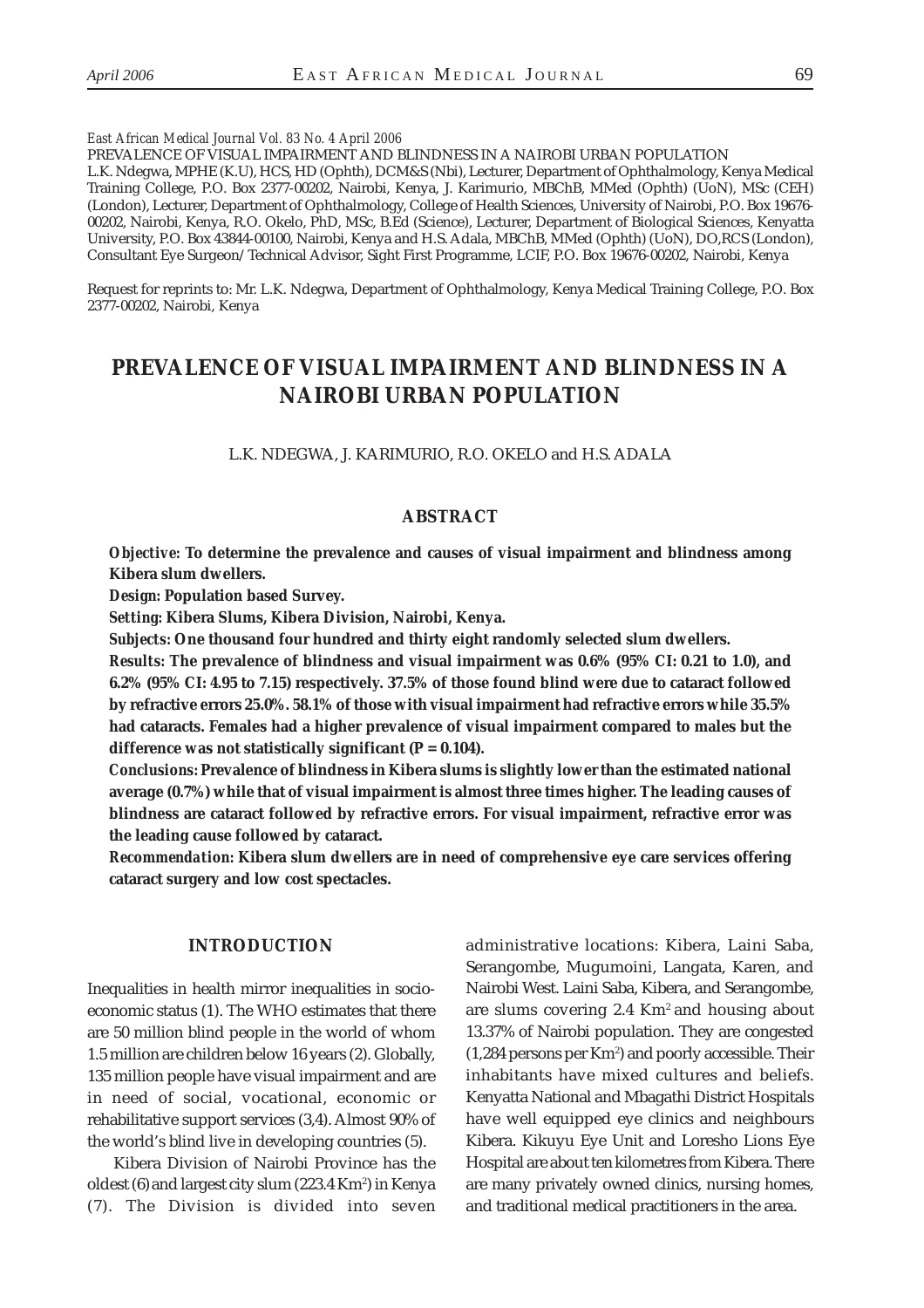# **MATERIALS AND METHODS**

A population based survey conducted between November 2002 and January 2003. The minimum sample size was statistically determined. The ethics committee of Kenyatta University, Nairobi, approved the study. Training and testing of survey team was done. Data collection tools (WHO/PBL/ 88.1 eye examination record form, with modifications to accommodate local spectrum of eye disorders) were field-tested. Two stage cluster random sampling method was adopted. The study subjects were residents aged two years and above. Those under two years were excluded because they need special examination set-up. It was assumed that the number of children below two years with visual impairment and blindness is too low to significantly affect the study results. Consent was taken, demographic data recorded, and ophthalmic examination done (Figure 1). Snellens visual acuity charts, trial set were used. Blindness was defined as presenting visual acuity of less than 3/60 in the better eye. Visual impairment was defined as presenting visual acuity of less than 6/18 but equal to or better than 3/60 in the better eye. The data were analysed and associations with factors like age, sex and education was determined using the SPSS for windows version 10.0.

#### **RESULTS**

Of the eligible 1,588 subjects, 1,478 (93.08%) turned

up for the study. A few had their visual acuity and history taken but could not wait for ophthalmic examination; ending up with a study population of 1,438. A total of 1,302 (90.5%) subjects had formal education: 983 (68.4%) primary, 287 (20%) secondary and 32 (2.2%) had college level. One hundred and forty six (10.2%) of the subjects were in permanent employment, 313(21.8%) were in small-scale business like selling vegetables, fruits, charcoal and second hand clothes and 68.1% were dependants (Table 1).

The prevalence of visual impairment was 6.2% (89 subjects, 95% CI: 4.95 – 7.15%) while of blindness was 0.6%, (95% CI: 0.21 – 1.0%). Females had higher odds of having visual impairment than males (Odds ratio 0.778; 95% Cl: 0.507 – 1.194). The prevalence of visual impairment was significantly higher in the younger (<50 years) than in the older subjects (4.1% and 2.6% respectively,  $p = 0.000$ . There was significant difference between education and prevalence of blindness ( $p = 0.000$ ).

The prevalence of visual impairment (VI) due to refractive error was 3.6% (95%, CI: 2.6% – 4.6%) and cataract 2.2% (95%, CI: 2.95% – 1.44%). Cataract was the major cause of blindness, (37.3%), refractive errors two (25%).

Blindness due to cataract was significantly higher among the females compared to males (25%, 95% CI 5.00% – 55.0%) and males (12.5%, 95% CI 10.42% – 35.42%). The prevalence of visual impairment was significantly higher among the unemployed subjects compared to those who were employed (4.0% vs 2.7%; P=0.067).

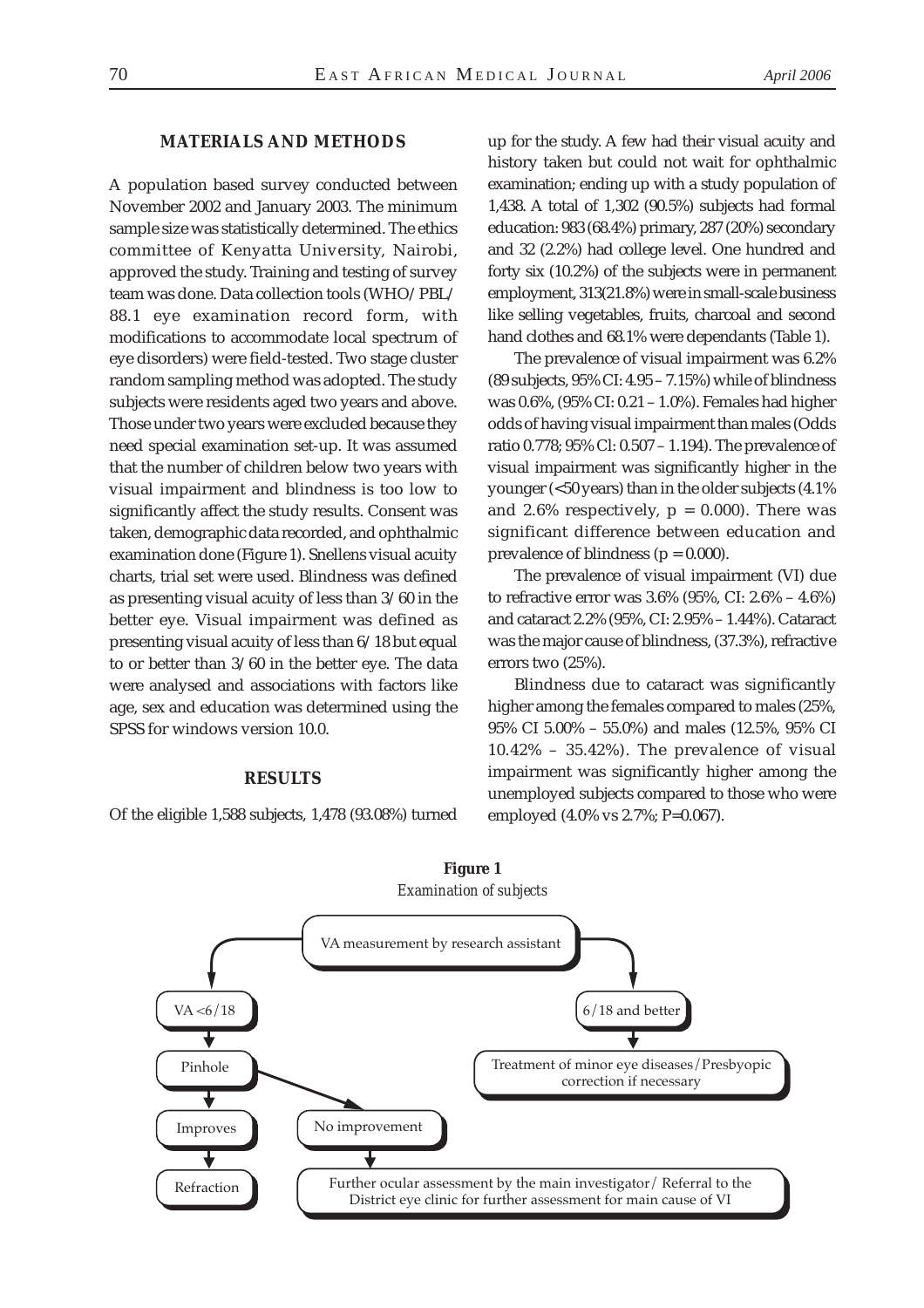|                          | <b>Total group</b>      | Subjects' Blind Y |       |                   |
|--------------------------|-------------------------|-------------------|-------|-------------------|
| Characteristic           | No.                     | No.               | (%)   | <b>Statistics</b> |
|                          |                         |                   |       |                   |
| Age (years)              |                         |                   |       |                   |
| $0 - 9$                  | 445                     | $\boldsymbol{2}$  | (0.5) |                   |
| $10 - 19$                | 264                     | $\mathbf{1}$      | (0.4) | $X^2 = 58.119$    |
| $20 - 29$                | 294                     | $\bf{0}$          | (0)   | $df = 9$          |
| $30 - 39$                | 178                     | $\mathbf{1}$      | (0.6) | $P = 0.000$       |
| $40 - 49$                | 127                     | $\bf{0}$          | (0)   |                   |
| $50 - 59$                | 66                      | $\sqrt{2}$        | (3.0) |                   |
| $60 - 69$                | 27                      | $\mathbf{1}$      | (3.7) |                   |
| $70 - 79$                | 16                      | $\bf{0}$          | (0)   |                   |
| $80 - 89$                | $\overline{\mathbf{4}}$ | $\mathbf{1}$      | (25)  |                   |
| Unknown (age not stated) | 17                      | $\boldsymbol{0}$  | (0)   |                   |
| <b>Total</b>             | 1438                    | $\bf 8$           | (0.6) |                   |
| <b>Sex</b>               |                         |                   |       |                   |
| Male                     | 599                     | $\sqrt{5}$        | (0.8) | $X^2 = 1.438$     |
| Female                   | 839                     | $\mathbf{3}$      | (0.4) | $df = 1$          |
| <b>Total</b>             | 1438                    | $\bf 8$           | (0.6) | $P = 0.230$       |
| Education                |                         |                   |       |                   |
| Primary                  | 983                     | $\overline{4}$    | (0.4) |                   |
| Secondary                | 287                     | $\mathbf{1}$      | (0.3) |                   |
| College                  | 32                      | $\boldsymbol{0}$  | (0)   | $X^2 = 1.944$     |
| Never been to school     | $70\,$                  | $\sqrt{2}$        | (2.9) | $df = 4$          |
| Under age                | 66                      | $\mathbf{1}$      | (1.5) | $P = 0.746$       |
| <b>Total</b>             | 1438                    | $\boldsymbol{8}$  | (0.6) |                   |
| Economic activity        |                         |                   |       |                   |
| Employed                 | 146                     | $\pmb{0}$         | (0)   |                   |
| Not employed             | 421                     | $\bf 5$           | (1.2) | $X^2 = 5.599$     |
| In business              | 313                     | $\boldsymbol{0}$  | (0)   | $df = 3$          |
| In school/under age      | 558                     | $\mathbf{3}$      | (0.5) | $P = 0.133$       |
| <b>Total</b>             | 1438                    | 8                 | (0.6) |                   |

# **Table 1**

*Demographic associations with blindness of subjects*

# **DISCUSSION**

The proportion of females in the study population was high compared to that of males in the source population (58.3% vs 41.7%), but not statistically significant ( $P = 0.190$ ). This compares to studies done in Oman and India, which reported 91.8% and 87.3% respectively (8,9).

The prevalence of blindness and visual impairment was 0.6% and 5.8% respectively, comparable to a study done in India, which reported 50% (8). Appling this rate to the Kibera slum population of 183,263 then 1,100 individuals are blind and 11,362 visually impaired in Kibera. The prevalence of blindness varied a lot in various age groups, from zero to nine years (0.45%) to 80 to 89 years (25%). This significant difference shows that there is a strong relationship between blindness and age. The Oman eye study documented that blindness increases dramatically with age; 93% of the blind were in the age of 40 years and older in the study population (9). The prevalence of blindness among the unemployed was 0.6%. Possibly, because the unemployed were elderly who